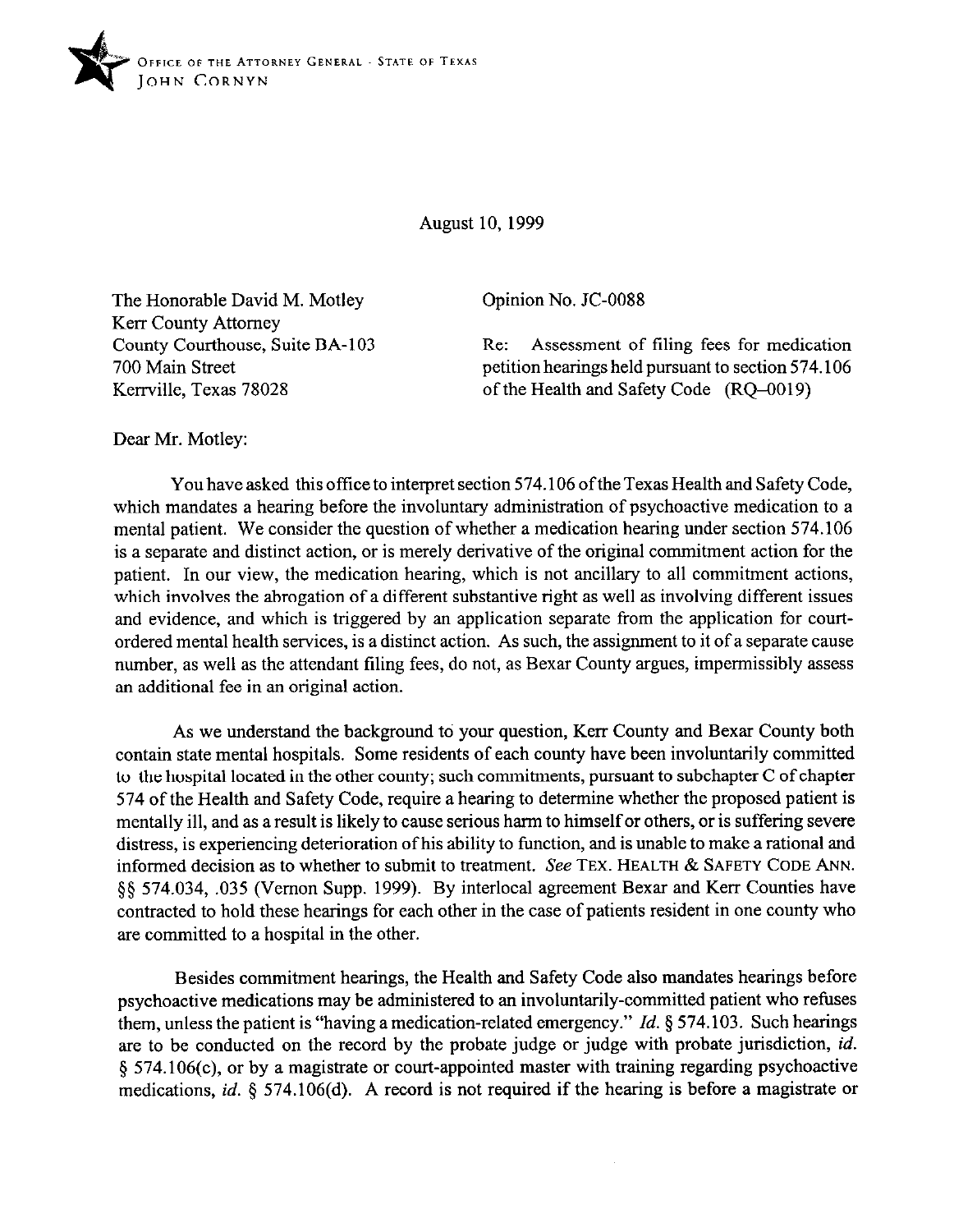master. *Id.* However, a party may appeal a magistrate or master's report within three days of its issuance, and in that case is entitled to a hearing de novo by the judge. *Id. 5* 574.106(e).

For the court to authorize the involuntary administration of psychoactive medication to a patient, it must find that he has been committed pursuant to section 574.034 or 574.035 and lacks the capacity to make a decision concerning the administration of the medication and that treatment with the medication is in his best interest. *Id.* § 574.106(a). The court is to consider the patient's preference with respect to the medication, his religious beliefs, the risks and benefits of the treatment, the consequence of not administering the medication, the prognosis for the patient if it is administered, and alternatives to treatment with the medication. *Id. 8 574.106(b).* 

As we understand it, Bexar County has taken the view that medication hearings "are derivative of the original commitment" and are consequently not original actions. Letter from Magdalena L. DeSalme, Assistant Criminal District Attorney, Bexar County, to Honorable John Comyn, Attorney General (Feb. 23,1999) (on tile with Opinion Committee). Accordingly, in its view a separate tiling fee for the medication hearing is unwarranted.

Bexar County's argument relies upon Attorney General Opinion DM-174, in which this office held that a county clerk could not charge a tiling fee for a release of judgment executed pursuant to section 31.008 of the Civil Practice and Remedies Code, because "[tlhe procedure authorized by section  $31.008...$  is not an original or separate cause of action, but is merely derivative of the original action  $\ldots$ ." Tex. Att'y Gen. Op. No. DM-174 (1992) at 2. In our view, however, reliance upon Attorney General Opinion DM-174 is inapposite here.

Attorney General Opinion DM-174 concerned section 31.008 of the Civil Practice and Remedies Code, which permits a judgment debtor who does not know the location of the judgment creditor to pay the amount of the judgment to the clerk of the court, which amount is held in trust for the judgment creditor. The judgment debtor thereupon prepares a recordable release of the judgment, which is executed by the clerk of the court and issued to the debtor. See **TEX. CIV. PRAC.**  &REM. **CODE ANN.** 5 3 1.008 (Vernon 1997). Attorney General Opinion DM-174 took the view that the county clerk *could* not charge a tiling fee in connection with the execution of the release, because the procedure was not an original or separate cause of action. See Tex. Att'y Gen. Op. No. DM-174 (1992) at 2.

A hearing on the issue of whether an involuntarily-committed patient may be medicated against his will is different in kind from the release of a judgment debt in a case already adjudicated. The execution of the release requires no determination of rights or consideration of evidence; it merely provides a method for the judgment debtor to satisfy an already-existing judgment. In that sense, it is clearly "derivative of the original action on the underlying debt." See id.

While a medication hearing only occurs when a patient has been involuntarily committed, see TEX. HEALTH & SAFETY CODE ANN. § 574.106(a) (Vernon Supp. 1999), it requires the adjudication of a separate legal right, namely the right not to be subjected to medication against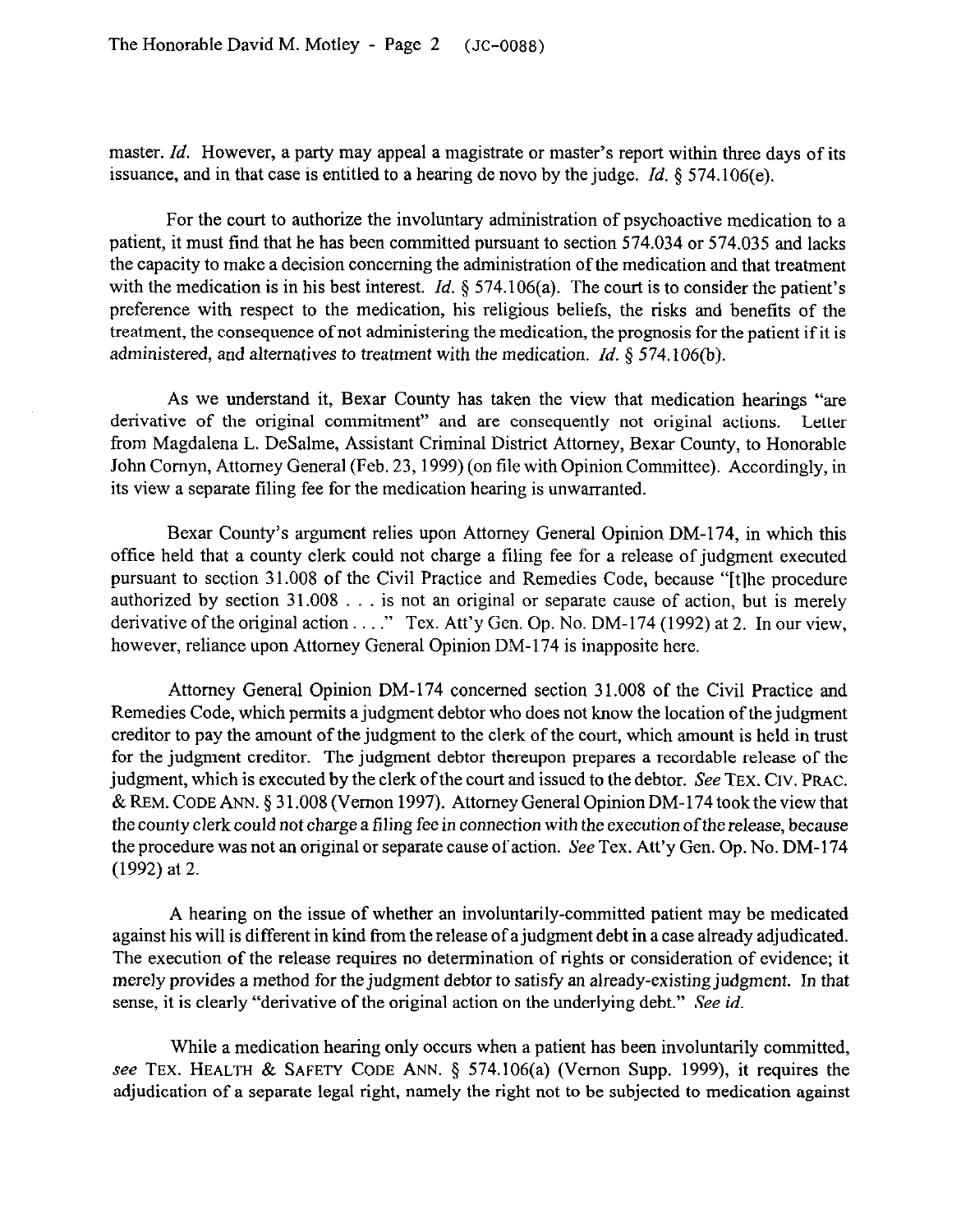one's will. Under section 574.106, that right may only be abrogated after the proceeding in question has been held and the statutory factors have generally been considered. See, e.g., In re *R.S.C.,* 921 S.W.2d 506,514 (Tex. App.-Fort Worth 1996, no writ).

Further, the statute explicitly provides that the application pursuant to which the hearing occurs is "separate from an application for court-ordered mental health services." **TEX. HEALTH & SAFETY CODE** ANN. 5 574.104(c) (Vernon Supp. 1999). An involuntary medication application is tiled by a physician treating a patient on behalf of the state. See *id.* 5 574.104(a). The physician may tile the application "in a probate court or a court with probate jurisdiction." *Id.* The statute does not specify in which county the application should be filed. It may be filed in the county of the original involuntary commitment hearing, and it may not. We do not believe such a proceeding, brought pursuant to a separate application and concerning a distinct substantive right, can be analogized to the essentially ministerial execution of the release contemplated by section 3 1.008 of the Civil Practice and Remedies Code.

Accordingly, we conclude that, because medication hearings pursuant to section 574.106 of the Health and Safety Code adjudicate different rights than and consider different issues and evidence than commitment hearings pursuant to section 574.034 or 574.035 of the same code, and require a separate application to the court, the assignment to such hearings of separate cause numbers and the tiling fees attendant thereon do not impermissibly charge more than one fee for a single action.